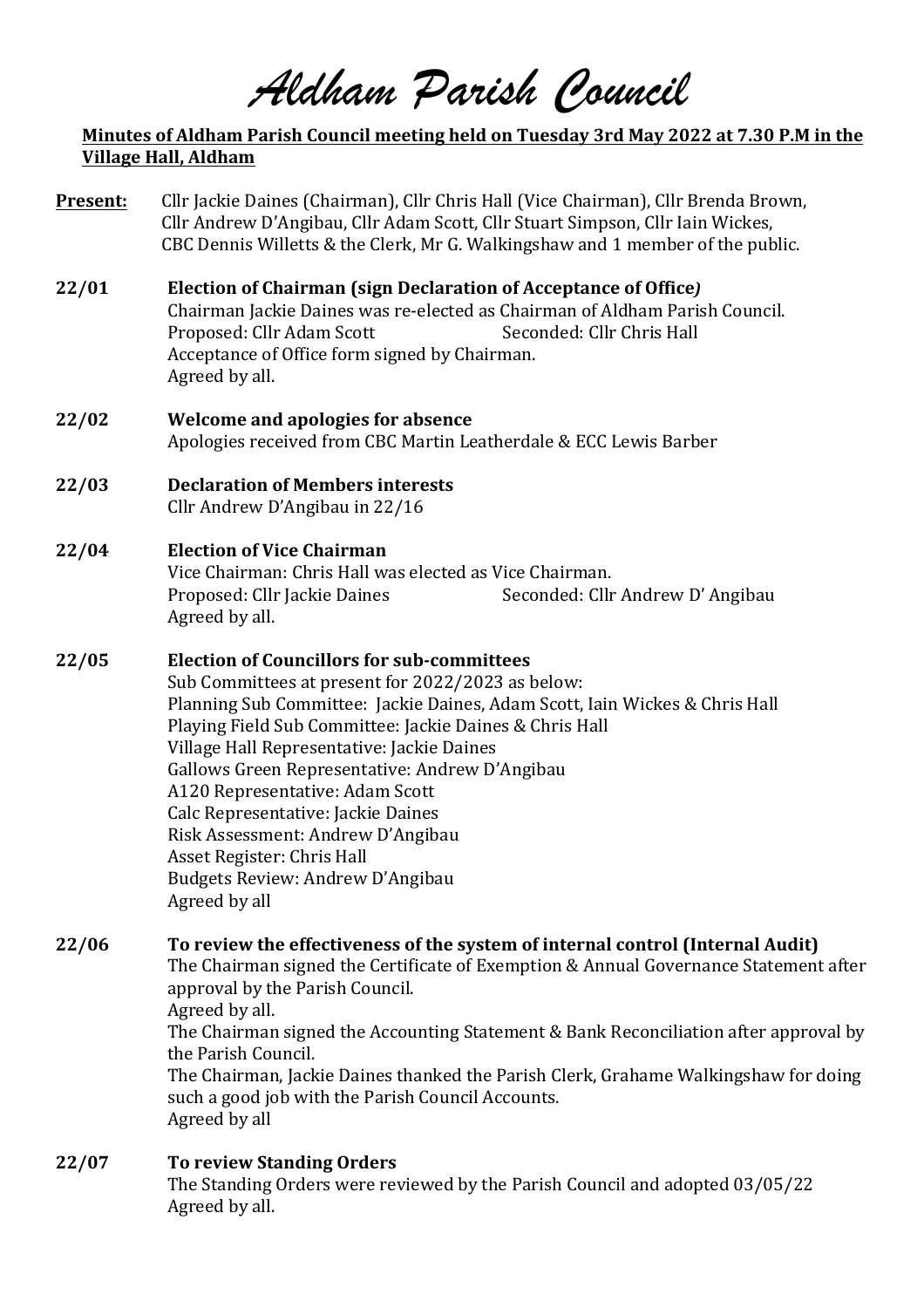## **22/08 To review Financial Regulations**

The Financial Regulations were reviewed by the Parish Council and adopted 03/05/22 Agreed by all.

#### **22/09 To Review Financial Risk Assessment** The Financial Risk Assessment was reviewed by the Parish Council and adopted 03/05/22 Agreed by all.

# **22/10 Insurance 2022/2023**

Cllr Jackie Daines proposed to accept the insurance renewal from BHIB for 2022/2023 at £593.65. This was an increase from last year's insurance which was £537.59. Proposed: Cllr Jackie Daines Seconded: Cllr Adam Scott Agreed by all

## **22/11** Public Open Forum (Maximum 15 minutes)

A resident reported that she had been told that footpath 10 was difficult to walk on at present. Cllr Andrew D'Angibau informed the meeting that the footpath was walkable and this was confirmed by Cllr Iain Wickes who had recently walked on that footpath. A resident enquired whether the Bench outside the village hall and the village sign would be painted before the Queens Platinum Jubilee & Aldham Open Garden Day? Cllr Chris Hall informed the meeting that he would jet wash the bench and paint the village sign in the next week.

A resident reported that nothing had been done in regards to the drain cover, which had been reported previously in Hardings Close. The Parish Clerk was actioned to report the matter once more.

## **22/12 To approve the minutes of the last meeting** (5<sup>th</sup> April 2022)

The minutes of the last meeting were approved and signed by the Chairman. Proposed: Cllr Chris Hall Seconded: Cllr Andrew D'Angibau Agreed by all

## **22/13 Visitors Report** (Dennis Willetts)

CBC Dennis Willetts informed the meeting about the National Grid East Anglia proposals to connect a wind turbine route from Norwich to Tilbury using pylons and underground cables. He informed the meeting that this would greatly affect Aldham and those consultations will begin this week with one of the consultations taking place in West Bergholt on Saturday the 7<sup>th</sup> May 2022.

Cllr Adam Scott reported that he had been to the consultation held in Ingatestone. Cllr Jackie Daines informed the meeting that she planned to go to the one in West Bergholt at the weekend.

## **22/14 Clerk's Report**

The clerk updated the Parish Council on the VAS Unit for Aldham. Currently a licence had been applied for from Essex Highways and was being processed. The next stage would involve the fixing of posts at the two locations chosen before signing an agreement with neighbouring parishes Fordham & Wormingford.

The clerk had received the RCCE Rural Housing Survey Forms and would distribute them with the Church Newsletter in June. The Parish Clerk was actioned to contact Jane Smith, Church Newsletter to organize distribution.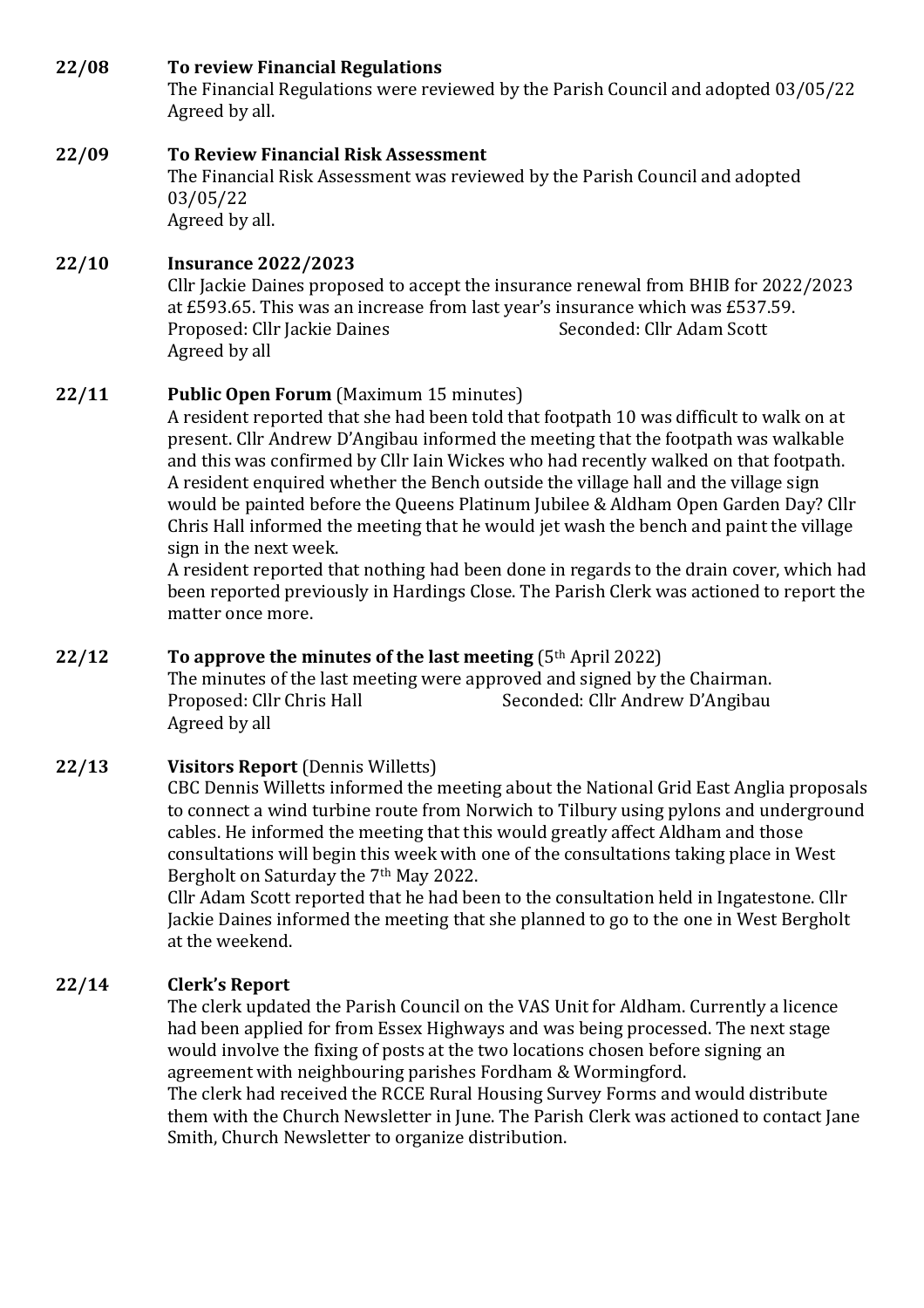### **22/15 Finance**

The payments for May were approved in accordance with the 2022/2023 Budget

The following payments were made: Parish Clerk Salary **E464.45** Mileage Expenses **E3.60** HMRC £116.40 Internal Audit **E195.00** Landscape Services **E276.00** Landscape Services **E276.00** BHIB Insurance E593.65 Total £1,926.10

### **22/16 Planning/Housing**

- 16 .1 Applications for discussion at meeting None
- 16.2 Planning Applications Observations conveyed under delegated authority since last meeting

**220577 - North View, Halstead Road, Aldham** - Proposed rear extension and front porch extension **Comments: No Objections** 

**220579 – Caterpillar Cottage, Ford Street, Aldham – Conversion of the** existing buildings at Caterpillar Cottage to form 2 holiday-let units **Comments:** No Objections to change of use being approved on the condition that no further development of additional buildings.

**220647** - North View, Halstead Road, Aldham - Notification for prior approval for a proposed single storey rear extension extending 8.00 metres beyond the rear wall of the original dwelling, with a maximum height of 2.90 metres and eaves height of 2.60 metres. **Comments: No Objections** 

**220856 – Half a Loaf Cottage, Rectory Road, Aldham (Listed Building)** – Remove existing front door and dismantle the timber framed west elevation of the porch. Remove the window from the east elevation of the porch and infill. Extend the front (north) elevation of the porch towards the west by 500 mm. Rebuild the west elevation. **Comments: No objections** 

**220857 – Half a Loaf Cottage, Rectory Road, Aldham (Listed Building)** – Remove existing front door and dismantle the timber framed west elevation of the porch. Remove the window from the east elevation of the porch and infill. Extend the front (north) elevation of the porch towards the west by 500 mm. Rebuild the west elevation. **Comments: No objections** 

16.3 Planning Applications – Decisions received since last meeting **200806 - The Bridge House, Ford Street, Aldham** - Listed building application for conversion of a timber barn to a single detached annexed